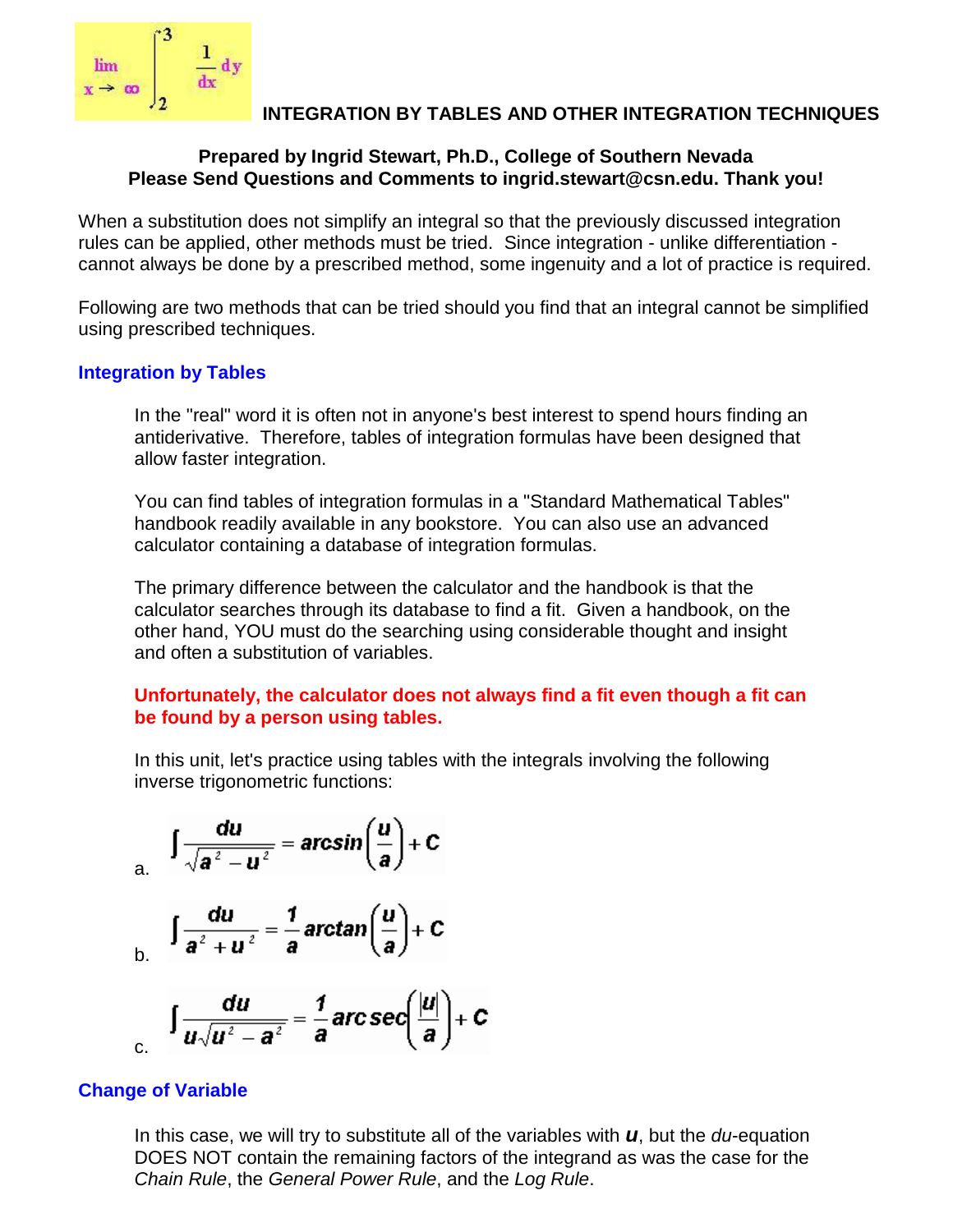#### **Problem 1:**

$$
\int x\sqrt{2x-1}\ dx
$$

Evaluate

Since we do not see an exponential or trigonometric expression we know for sure that the *Chain Rule* will not help. What about the *General Power Rule*? Let's use an appropriate *u*-substitution to see!

*u = 2x - 1 du/dx = 2 du = 2 dx*

We find that the right side of the *du*-equation does not match the remaining factors of the integrand. First of all the constant factor of the integrand is 1. Secondly, the integrand has a factor x, but the *du*-equation does not. Taking care of the constant factor isn't a problem as we have seen in earlier examples. However, there is NOTHING that can be done to place the factor x into the *du*-equation !!! Therefore, the *General Power Rule* cannot be used to find the antiderivative.

Before we resort to integration tables or give up entirely, let's try a different kind of *u*substitution. That is, we will try to substitute every factor with the variable *u* as follows:

Let *u = 2x - 1* then  $x = (u + 1)$ *du/dx = 2 du = 2 dx* and  $du = dx$ 

Now, we will rewrite the integral as follows substituting each factor in the original integrand with its *u*-equivalent.

*∫(u + 1) u ( du) = ∫ u 1/2 (u + 1) du*   $=\int (u^{3/2} + u^{1/2}) du = [2/5] u^{5/2} + 2/3] u^{3/2} + C$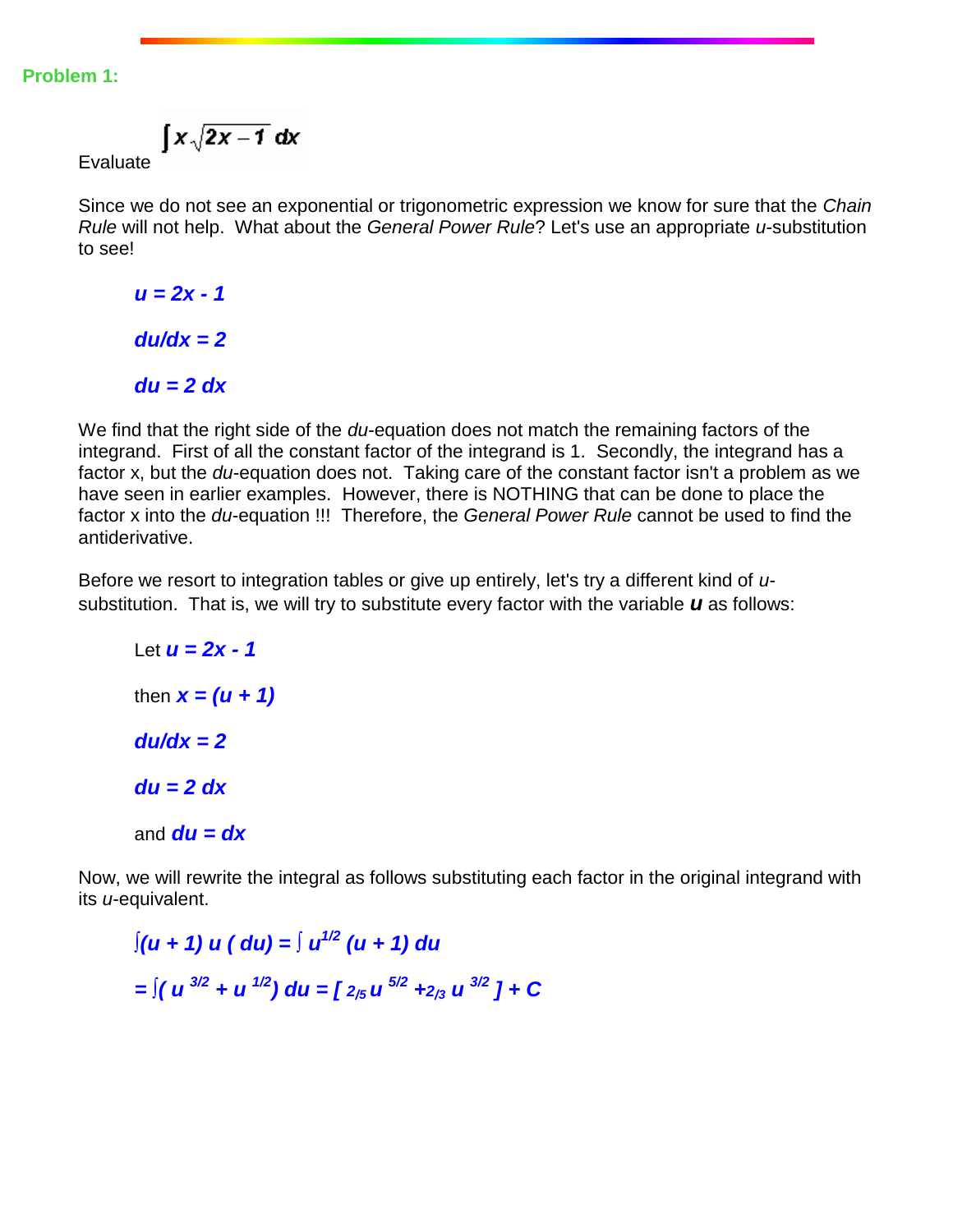and we see that we can integrate as follows:

$$
\int x \sqrt{2x-1} \, dx = \frac{1}{10} \left( 2x - 1 \right)^{5/2} + \frac{1}{6} \left( 2x - 1 \right)^{3/2} + C
$$

$$
F(x) = \frac{1}{10} (2x-1)^{\frac{5}{2}} + \frac{1}{6} (2x-1)^{\frac{3}{2}} + C
$$

Therefore, the antiderivative is

**Problem 2:**

Evaluate  $\int \frac{2x}{(x+1)^2} dx$ 

Let's rewrite this integral as a product first.

$$
\int 2x(x+1)^{-2} dx
$$

Again, this looks deceivingly like a *General Power Rule*. However, again we see that it is not so!

# *u = x + 1 du/dx = 1 du = dx*

The right side of the *du*-equation does not match the remaining factors of the integrand. First of all the constant factor of the integrand is *2*. Secondly, the integrand has a factor *x*, but the *du*equation does not. Taking care of the constant factor isn't a problem as we have seen in earlier examples. However, there is NOTHING that can be done to place the factor *x* into the *du*equation !!! Therefore, the *General Power Rule* cannot be used to find the antiderivative.

Again, let's try a different kind of *u*-substitution.

```
Let u = x + 1
then x = u - 1du/dx = 1
and du = dx
```
Now, we will rewrite the integral as follows substituting each factor in the original integrand with its *u*-equivalent.

$$
\int 2 (u - 1) u^{-2} du = 2 \int u^{-2} (u - 1) du
$$
  
= 2  $\int (u^{-1} - u^{-2}) du = 2 (ln |u| + u^{-1}) + C$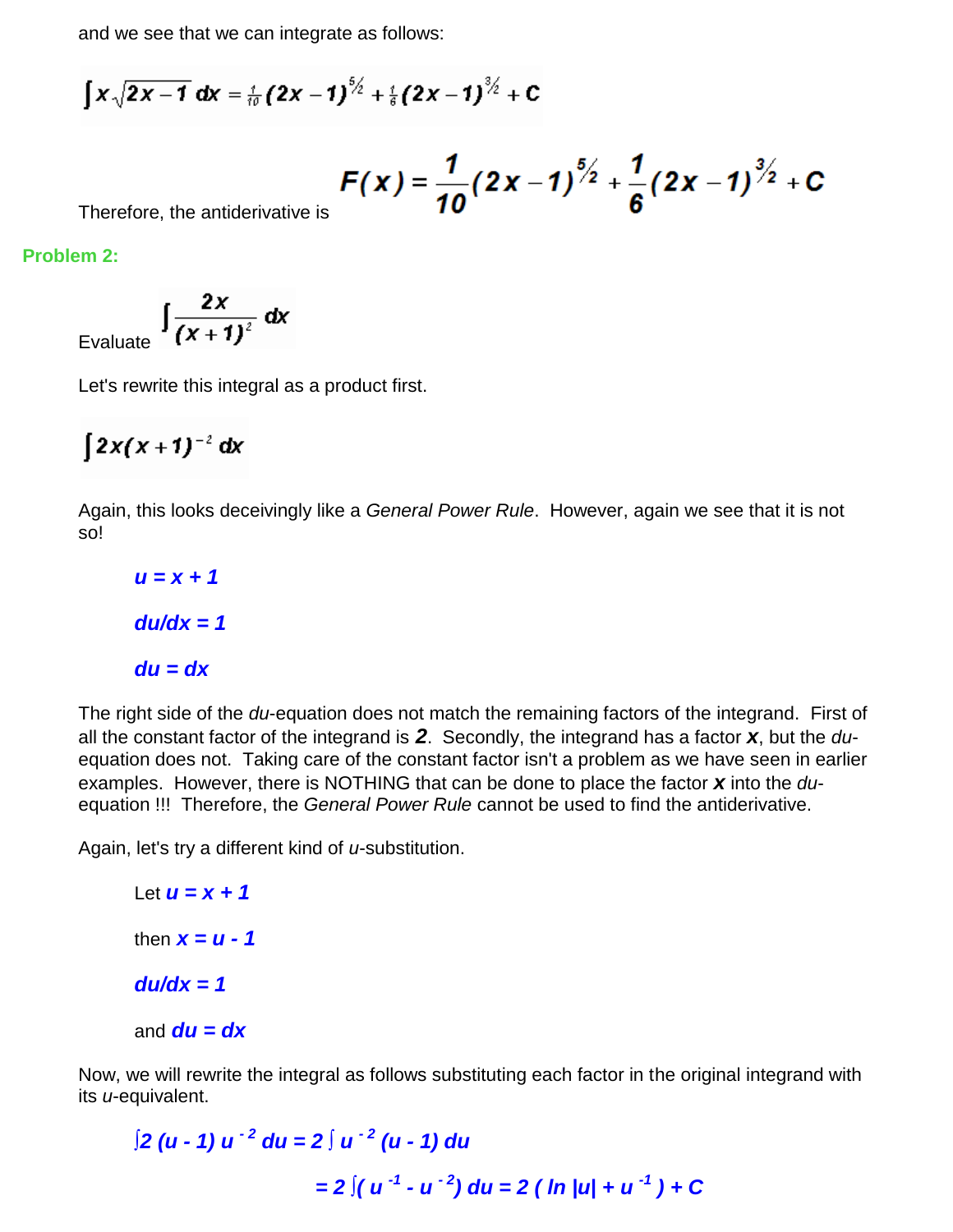and we find that the antiderivative can be found as follows:

$$
\int \frac{2x}{(x+1)^2} \, dx = 2 \ln|x+1| + 2(x+1)^{-1} + C
$$

$$
F(x) = 2\ln|x+1| + 2(x+1)^{-1} + C
$$

Therefore, the antiderivative is

## **Problem 3:**

Evaluate  $\int \frac{dx}{\sqrt{4-x^2}}$ 

Let's rewrite the integral as a product

$$
\int (4-x^2)^{-\frac{1}{2}} dx
$$

If we were to use the *General Power Rule* we would end up with *du = -2x dx* containing an *x* factor that does not appear in the integrand.

It seems that our new method of using *u*-substitution also does not work! Therefore, let's resort to integration tables.

We quickly find that our integral matches the formula for the inverse sine function.

First of all, let's write the integral as 
$$
\int \frac{dx}{\sqrt{(2)^2 - x^2}}
$$
 so that we can clearly see that  $\mathbf{a} = 2$ ,  $\mathbf{u} = x$ , and  $\mathbf{du} = dx$ 

Now, we can evaluate the integral as follows

$$
\int \frac{dx}{\sqrt{4-x^2}} = \arcsin\left(\frac{x}{2}\right) + C
$$

Therefore, the antiderivative is  $F(x) = arcsin(\frac{x}{2}) + C$ 

# **Problem 4:**

$$
\int \frac{dx}{2+9x^2}
$$

$$
\int (2+9x^2)^{-2} dx
$$

After rewriting the integral as the product **the integral as the** *General* , we again see that the *General Power Rule* or any *u*-substitution for that matter doesn't work.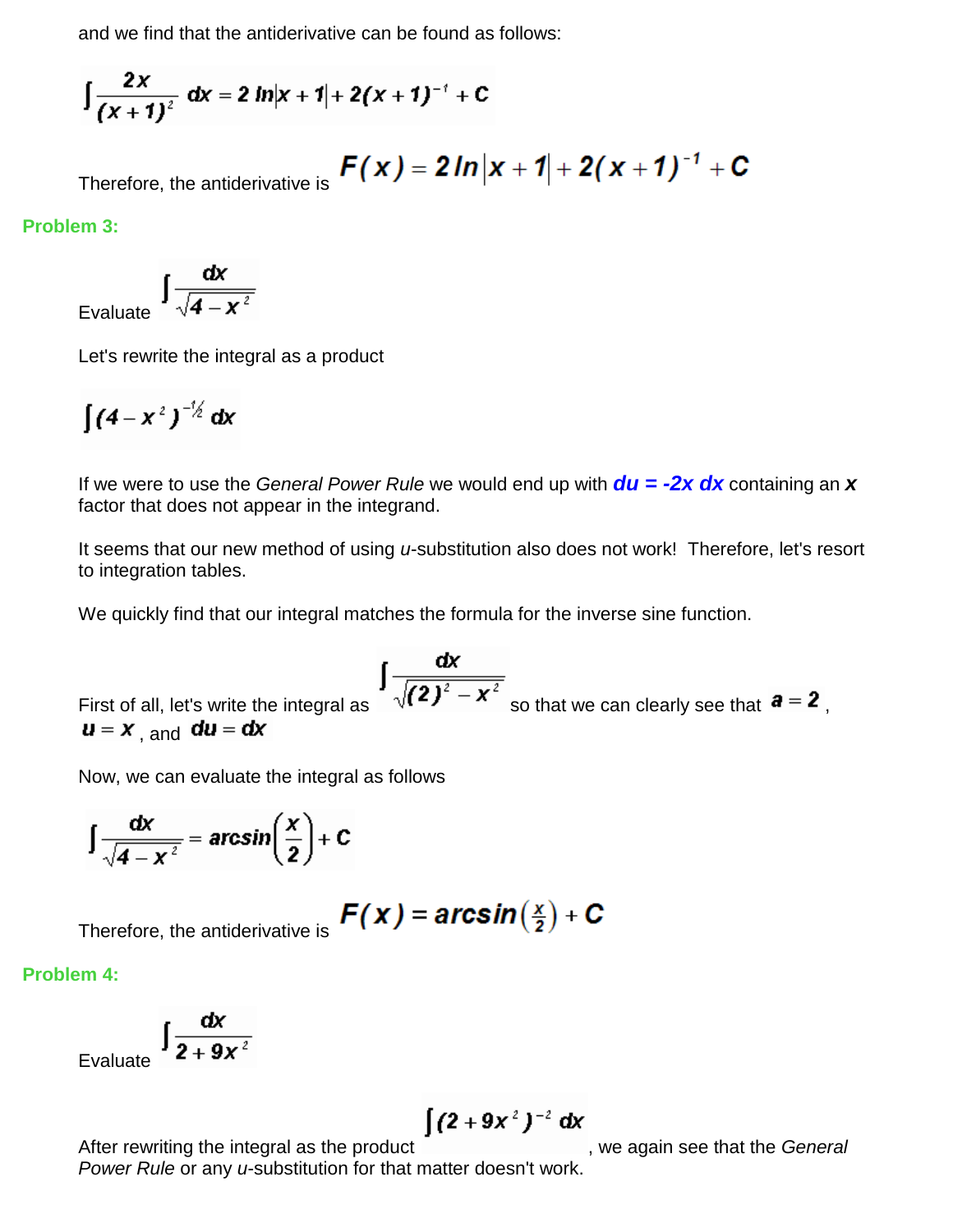Again, we'll try to match this integrand to formulas in an integration table. If we rewrite the

integral to 
$$
\int \frac{dx}{9(\frac{2}{9} + x^2)} = \frac{1}{9} \int \frac{dx}{(\frac{\sqrt{2}}{3})^2 + x^2}
$$

with  $a = \frac{\sqrt{2}}{3}$ ,  $u = x$ , and  $du = dx$  we find that we can use the integration formula for the inverse tangent.

Then

$$
\int_{\frac{1}{9}}^{\frac{1}{2}} \int \frac{dx}{\left(\frac{\sqrt{2}}{3}\right)^2 + x^2} = \frac{1}{9} \left( \frac{1}{\frac{\sqrt{2}}{3}} \arctan\left(\frac{x}{\frac{\sqrt{2}}{3}}\right) \right) + C
$$

$$
= \frac{1}{3\sqrt{2}} \arctan\left(\frac{3x}{\sqrt{2}}\right) + C
$$

$$
F(x) = \frac{1}{3\sqrt{2}}\arctan\left(\frac{3x}{\sqrt{2}}\right) + C
$$

Therefore, the antiderivative is

**Problem 5:**

$$
\varepsilon_{\text{Evaluate}}\int \frac{dx}{x\sqrt{4x^2-9}}
$$

Please note that the integration formula for the inverse tangent is

$$
\int \frac{du}{u\sqrt{u^2-a^2}}=\frac{1}{a} \, \text{arc}\, \text{sec} \left(\frac{|u|}{a}\right)+C
$$

Observe that the *u* outside of the radical must match the *u* inside the radical.

.

In our example, the *u* inside the radical actually equals *2x*. Therefore, the *u* outside the radical must also equal *2x*, but it does not.

Let's approach this integration in two different ways.

(a) Let 
$$
u = x
$$

Change the integral to

$$
\int \frac{dx}{x\sqrt{4(x^2-\frac{9}{4})}} = \frac{1}{\sqrt{4}} \int \frac{dx}{x\sqrt{x^2-(\frac{3}{2})^2}}
$$

then use the inverse secant integration formula with  $\mathbf{a} = \frac{3}{2}$ .

 $\boldsymbol{u} = \boldsymbol{x}$ , and  $\boldsymbol{du} = \boldsymbol{dx}$ .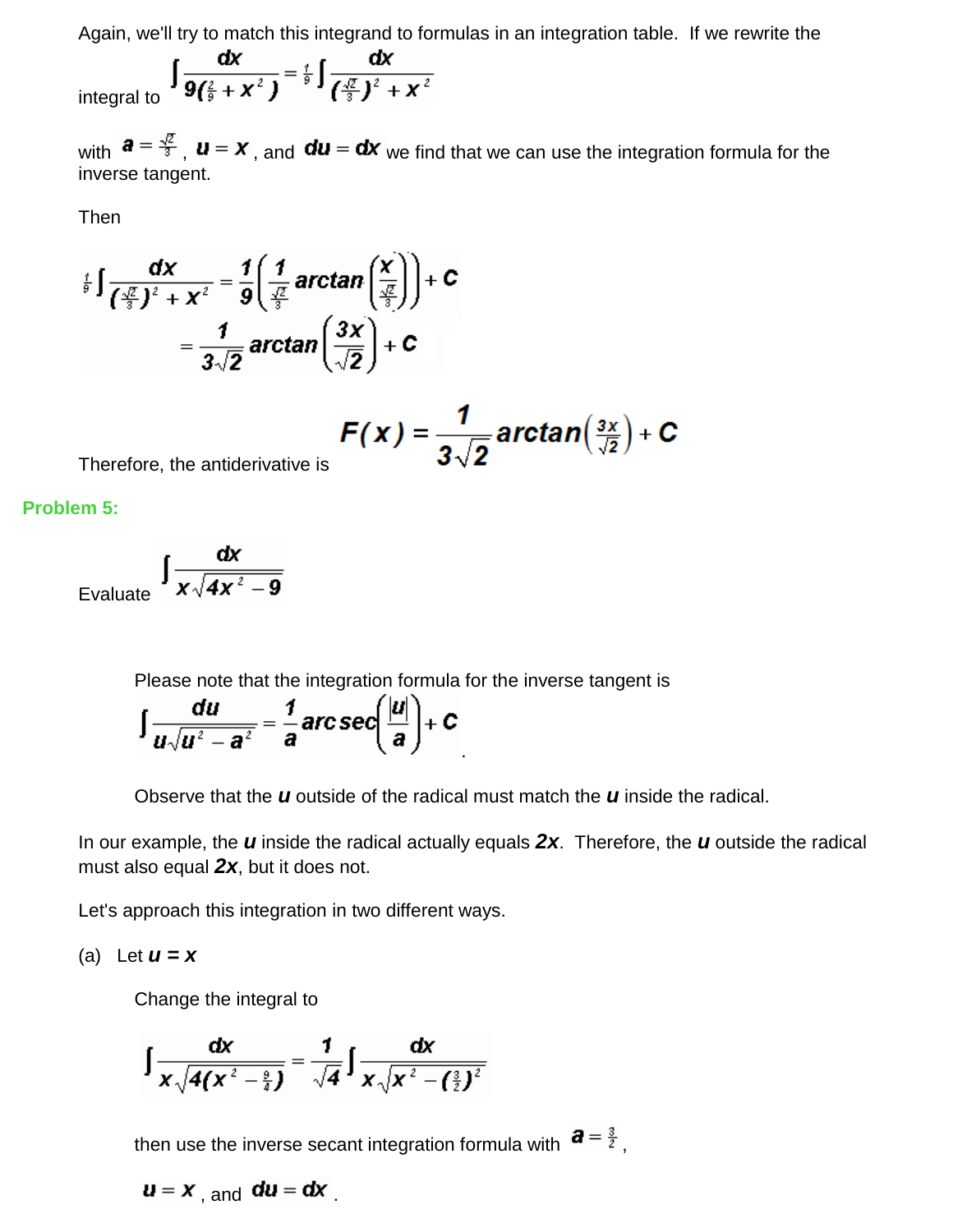$$
\int \frac{dx}{x\sqrt{4(x^2-\frac{9}{4})}} = \frac{1}{\sqrt{4}} \int \frac{dx}{x\sqrt{x^2-(\frac{3}{2})^2}} = \frac{1}{2} \left( \frac{1}{\frac{3}{2}} \arccsc \left( \frac{|x|}{\frac{3}{2}} \right) \right) + C
$$

$$
= \frac{1}{3} \arccsc \left( \frac{2|x|}{3} \right) + C
$$

$$
F(x) = \frac{1}{3} \arccsc\left(\frac{2|x|}{3}\right) + C
$$

Therefore, the antiderivative is

(b) Let *u = 2x*

Change the integral to

$$
\int \frac{dx}{x\sqrt{4x^2-9}} = \int \frac{dx}{x\sqrt{(2x)^2-(3)^2}}
$$

$$
= \int \frac{2dx}{2x\sqrt{(2x)^2-(3)^2}}
$$

Please note that we multiplied the integrand by a special form of the number *1*. That is, we multiplied both the numerator and the denominator by 2 to get  $u = 2x$  outside the radical !

Now we can use the inverse secant integration formula with  $\mathbf{a} = \mathbf{3}$ ,  $\mathbf{u} = \mathbf{z} \mathbf{x}$ , and , where  $\frac{1}{2}$  uu = ux to get

I

$$
\int \frac{dx}{x\sqrt{4x^2-9}} = \int \frac{2dx}{2x\sqrt{(2x)^2-(3)^2}}
$$
  
=  $2\int \frac{dx}{2x\sqrt{(2x)^2-(3)^2}}$   
=  $\frac{1}{2}(2)\left(\frac{1}{3}\operatorname{arcsec}\left(\frac{2|x|}{3}\right)\right)+C$   
=  $\frac{1}{3}\operatorname{arcsec}\left(\frac{2|x|}{3}\right)+C$ 

$$
F(x) = \frac{1}{3} \arccsc\left(\frac{2|x|}{3}\right) + C
$$

Therefore, the antiderivative is again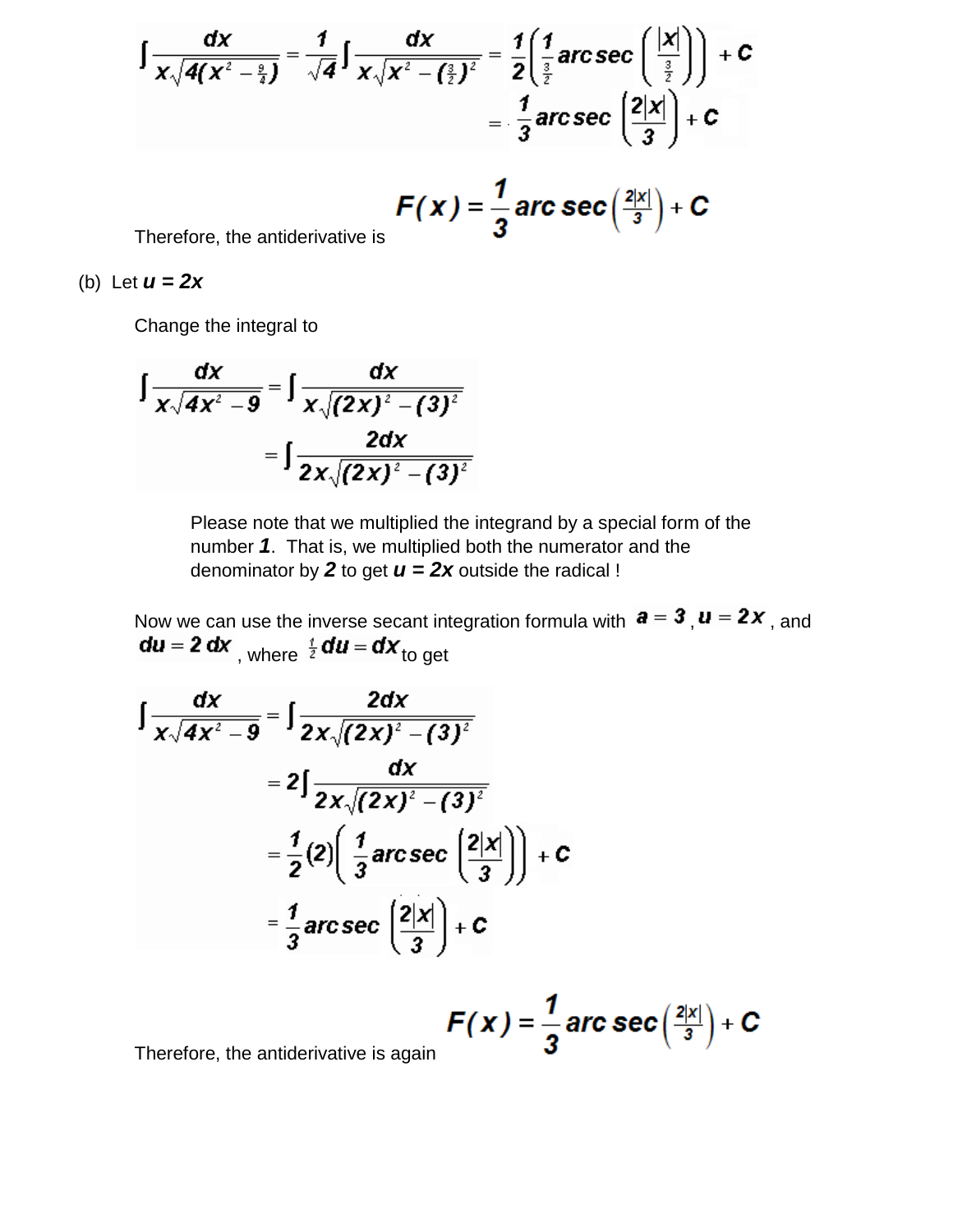Evaluate 
$$
\int \frac{dx}{\sqrt{e^{2x}-1}}
$$

As it stands, this integral does not fit any of the basic integration formulas discussed previously, nor does it seem to fit the three inverse trigonometric formulas.

However using the substitutions  $\mathbf{a} = \mathbf{1}$ ,  $\mathbf{u} = \mathbf{e}^{\times}$ , and  $\mathbf{du} = \mathbf{e}^{\times} \mathbf{dx}$ ,

where  $du = u dx$  or  $\frac{du}{u} = dx$ , produces the following

$$
\int \frac{dx}{\sqrt{e^{2x}-1}} = \int \frac{dx}{\sqrt{(e^{x})^{2}-1}}
$$

$$
= \int \frac{du/u}{\sqrt{u^{2}-1}}
$$

$$
= \int \frac{du}{u\sqrt{u^{2}-1}}
$$

$$
= \arccsc \frac{|u|}{1} + C
$$

Therefore, we get 
$$
\int \frac{dx}{\sqrt{e^{2x}-1}} = \text{arc sec}(e^x) + C
$$

$$
F(x) = \mathbf{arc}\sec(e^x) + C
$$

Therefore, the antiderivative is

## **Problem 7:**

$$
\int \frac{x+2}{\sqrt{4-x^2}} \, dx
$$

Evalua

This integral also does not fit any of the basic integration formulas nor any of the three inverse trigonometric formulas.

By splitting the integrand into two parts, however, you can see that the first part can be evaluated with the *General Power Rule* and the second part yields an inverse sine function with  $a = 2$ ,  $u = x$ , and  $du = dx$ .

$$
\int \frac{x+2}{\sqrt{4-x^2}} \, dx = \int \frac{x}{\sqrt{4-x^2}} \, dx + 2 \int \frac{dx}{\sqrt{4-x^2}}
$$

Let's evaluate the first integral, that is